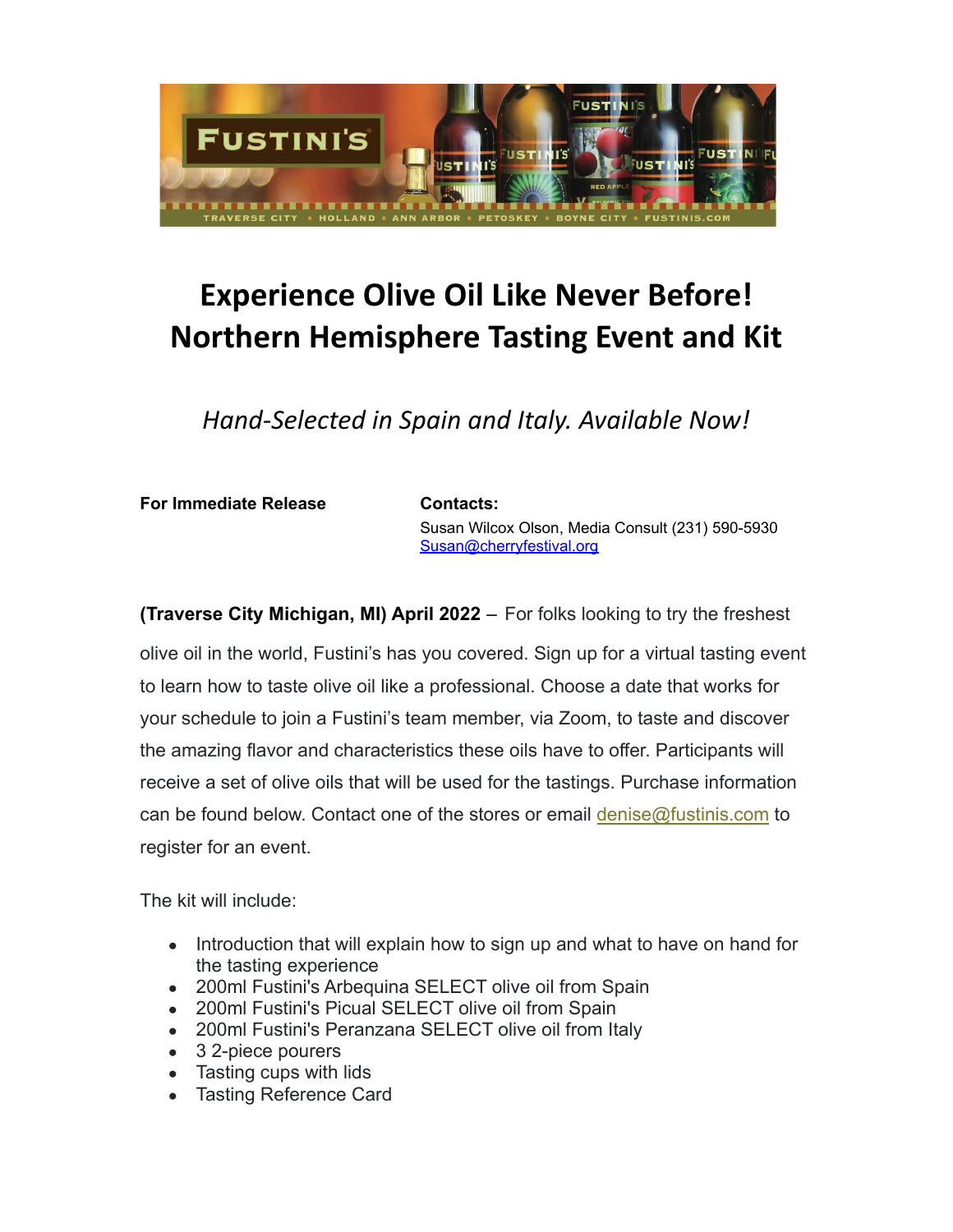Upcoming dates are every other Tuesday, all times are 5:30 pm (EST). You can find the complete schedule [HERE.](https://www.fustinis.com/events/) Zoom information is sent the day before your event.

The Northern Hemisphere 'Select' Extra Virgin Olive Oils (EVOO) that participants will be tasting are made from the very finest olives harvested. These oils have an incomparable fresh, fruity and floral flavor. In addition, these Select EVOOs have the highest polyphenol counts (the antioxidant properties in olive oil) of anything Fustini's has ever carried. It takes twice as much first harvest fruit as mature fruit to produce the same amount of olive oil. "We are extremely proud to bring Michigan the world's freshest and highest quality olive oil," said Fustini's Owner Jim Milligan. "We can't wait for our customers to experience the fresh flavor and luminescent green color of these oils."

## Dressing Jar Gift Set



Be ready for any salad with Fustini's Measured Dressing Jar. Follow six unique dressings measured on the side of the bottle to create and enjoy the perfect vinaigrette. This kit includes the Fustini's ingredients to make the Honey Mustard Vinaigrette

- 375ml Iron Fish Honey vinegar
- 375ml Herbs de Provence olive oil
- 375ml Pinot Grigio white wine vinegar
- Fustini's measured dressing jar
- QR code to more ideas, recipes and inspiration using that product
- a customized gift box to secure the bottles in transit and present nicely as a gift at the final destination